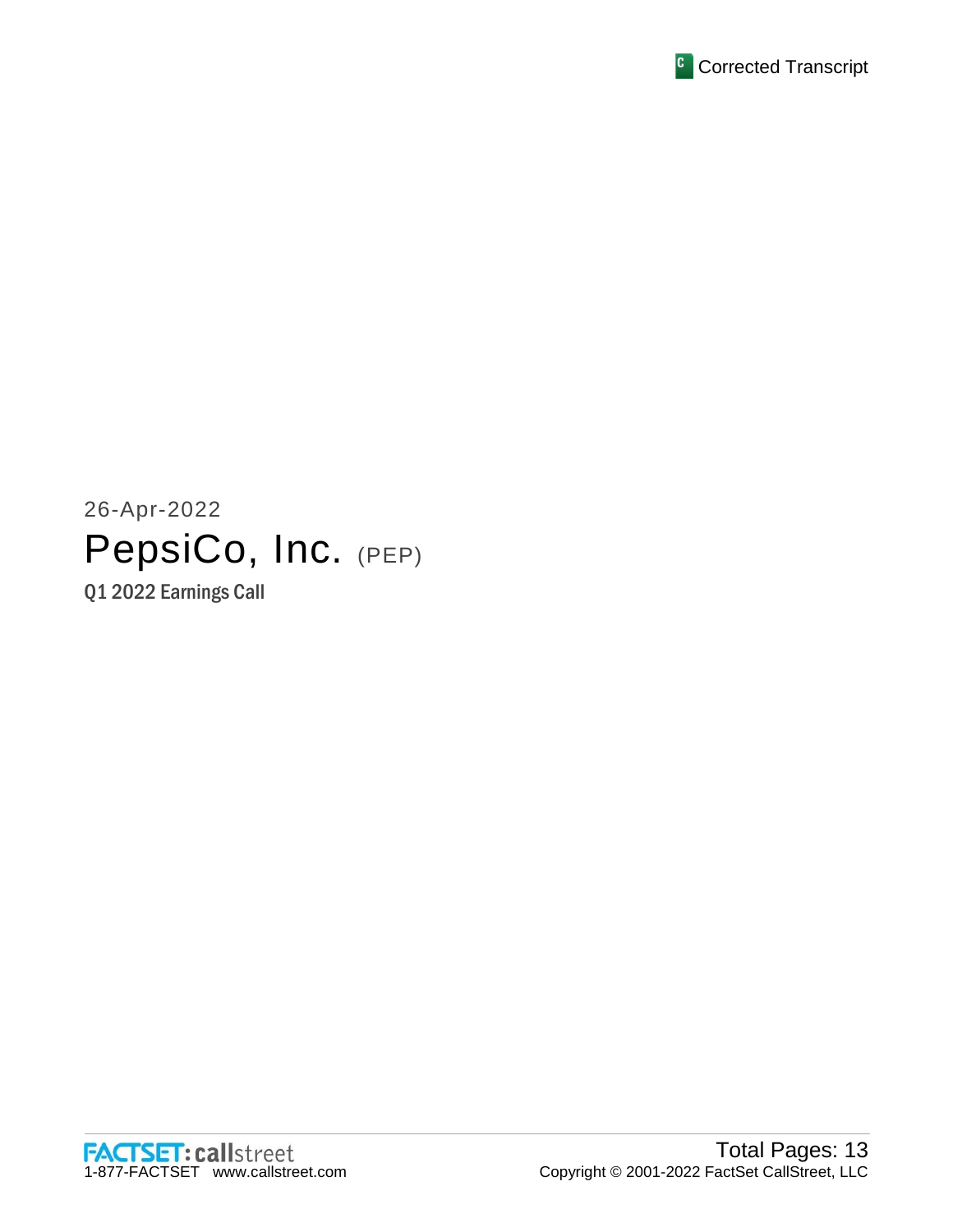## **CORPORATE PARTICIPANTS**

Ravi Pamnani Senior Vice President, Investor Relations, Pepsico, Inc.

Hugh F. Johnston Vice Chairman & Chief Financial Officer, PepsiCo, Inc. Ramon L. Laguarta Chairman & Chief Executive Officer, PepsiCo, Inc.

## **OTHER PARTICIPANTS**

Bryan D. Spillane Analyst, Bank of America Securities

Dara Mohsenian Analyst, Morgan Stanley & Co. LLC

Lauren R. Lieberman Analyst, Barclays Capital, Inc.

Bonnie Herzog Analyst, Goldman Sachs & Co. LLC

Andrea Teixeira Analyst, JPMorgan Chase & Co.

Laurent Grandet Analyst, Guggenheim Securities LLC

Vivien Azer Analyst, Cowen & Co. LLC Kaumil Gajrawala Analyst, Credit Suisse Securities (USA) LLC

Kevin Grundy Analyst, Jefferies LLC

......................................................................................................................................................................................................................................................

Robert Ottenstein Analyst, Evercore Group LLC

Steve Powers Analyst, Deutsche Bank Securities, Inc.

Filippo Falorni Analyst, RBC Capital Markets LLC

Brett Cooper Analyst, Consumer Edge Research LLC

Chris Carey Analyst, Wells Fargo Securities LLC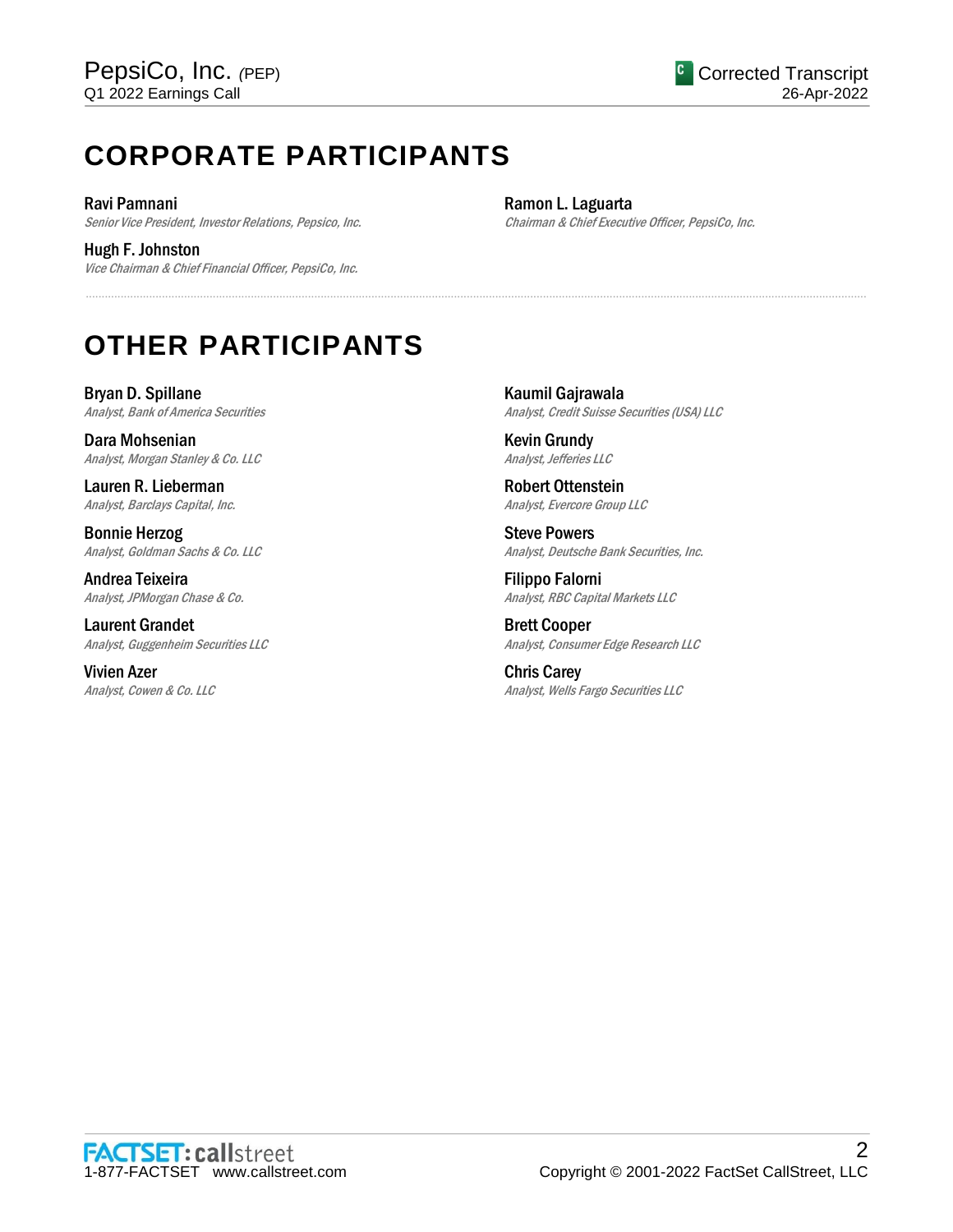### **MANAGEMENT DISCUSSION SECTION**

**Operator**: Good morning and welcome to PepsiCo's 2022 First Quarter Earnings Question-And-Answer Session. Your lines have been placed on listen only until it is your turn to ask a question. [Operator Instructions] Today's call is being recorded and will be archived at www.PepsiCo.com.

It is now my pleasure to introduce Mr. Ravi Pamnani, Senior Vice President of Investor Relations. Mr. Pamnani, you may begin.

......................................................................................................................................................................................................................................................

#### Ravi Pamnani

Senior Vice President, Investor Relations, Pepsico, Inc.

Thank you, operator. I hope everyone has had a chance this morning to review our press release and prepared remarks, both of which are available on our website. Before we begin, please take note of our cautionary statement. We may make forward-looking statements on today's call, including about our business plans and 2022 guidance. Forward-looking statements inherently involve risks and uncertainties and only reflect our view as of today, April 26, 2022, and we are under no obligation to update.

When discussing our results, we refer to non-GAAP measures, which exclude certain items from reported results. Please refer to our first quarter 2022 earnings release and first quarter 2022 Form 10-Q, available on PepsiCo.com, for definitions and reconciliations of non-GAAP measures and additional information regarding our results, including a discussion of factors that could cause actual results to materially differ from forward-looking statements.

Joining me today are: PepsiCo's Chairman and CEO, Ramon Laguarta; and PepsiCo's Vice Chairman and CFO, Hugh Johnston. We ask that you please limit yourself to one question.

And with that, I will turn it over to the operator for the first question.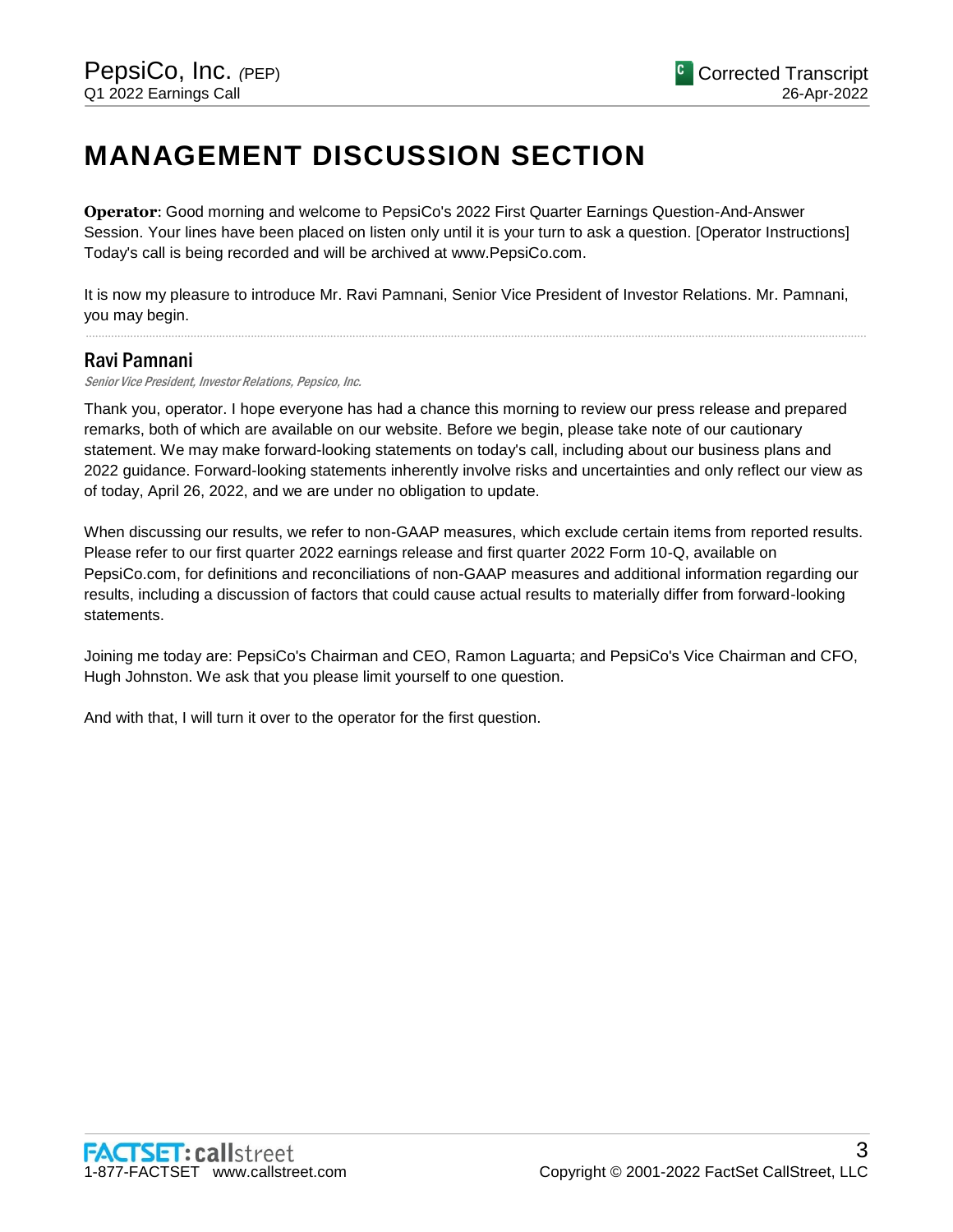### **QUESTION AND ANSWER SECTION**

**Operator**: [Operator Instructions] Our first question comes from Bryan Spillane with Bank of America.

#### Bryan D. Spillane

**Bryan D. Spillane**<br>Analyst, Bank of America Securities **Q** 

Thanks, operator. Good morning, everyone. I wanted to ask about margins. And I guess on the last earnings call, I think the expectation was that margins would be intact. And I guess now with today's guidance, it implies maybe a step back in margins. So maybe, Hugh, could you talk a little bit about maybe how that's changed, where we stand now in terms of like net inflation as we exit the first quarter? And then, what are some of the actions that you're taking, maybe besides pricing, to try to protect margins?

......................................................................................................................................................................................................................................................

......................................................................................................................................................................................................................................................

#### Hugh F. Johnston

Vice Chairman & Chief Financial Officer, PepsiCo. Inc.

Yeah. Hey, Bryan. Good morning. A couple things. One, inflation has clearly gotten a bit more challenging for the year. No question about that. We had previously indicated it was low teens. It's several points higher than that now.

Number two, and we've always talked about this in the past, when we have inflation, the first thing we do is look internally to try to find opportunities to drive productivity. And we've been pretty good at driving productivity, but we're really stepping it up even a bit further this year; whether it's identifying areas of waste, or whether it's looking to leverage digitally in a faster and more effective way, or whether it's looking to leverage shared services more. And we're obviously doing all of those things.

After that, then we obviously look for revenue management opportunities, whether it's the way that we are merchandising product in store or packaging mix or shallowing out promotions, and then obviously price ultimately becomes a factor as well. So in terms of the overall impact, I mentioned that I thought margins would be pretty level on the last call. I think, by and large, that's going to be about the same as we go forward. So clearly, we'll decide what we need to do in the balance of the year in terms of further revenue management actions. Typically, we do that in Q4. But, by and large, I think the margins will be relatively level year-over-year.

......................................................................................................................................................................................................................................................

......................................................................................................................................................................................................................................................

**Operator**: Thank you. Our next question comes from Dara Mohsenian with Morgan Stanley.

#### Dara Mohsenian

**Dara Mohsenian**<br>Analyst, Morgan Stanley & Co. LLC

Hey. Good morning. So on that topic, maybe we can touch specifically a bit more on pricing. Obviously, very strong delivery in the quarter. Can you talk about consumer demand elasticity so far and what you're seeing? But more importantly, with the cost pressures we're seeing out there, can you talk about strategically how you think about pricing going forward? Is there room to take additional increases, if needed, and how you think about that in light of potential consumer sensitivity with inflation being at unprecedented type of levels? Thanks.

......................................................................................................................................................................................................................................................

#### Ramon L. Laguarta

**Ramon L. Laguarta**<br>Chairman & Chief Executive Officer, PepsiCo, Inc.  $\mathcal{A}$ 

Yeah. Good morning. Dara. Let me take a go, and then maybe Hugh can add some comments. Clearly, obviously, if you look at Q4 and Q1, the elasticities that we're having in the business are better than historical and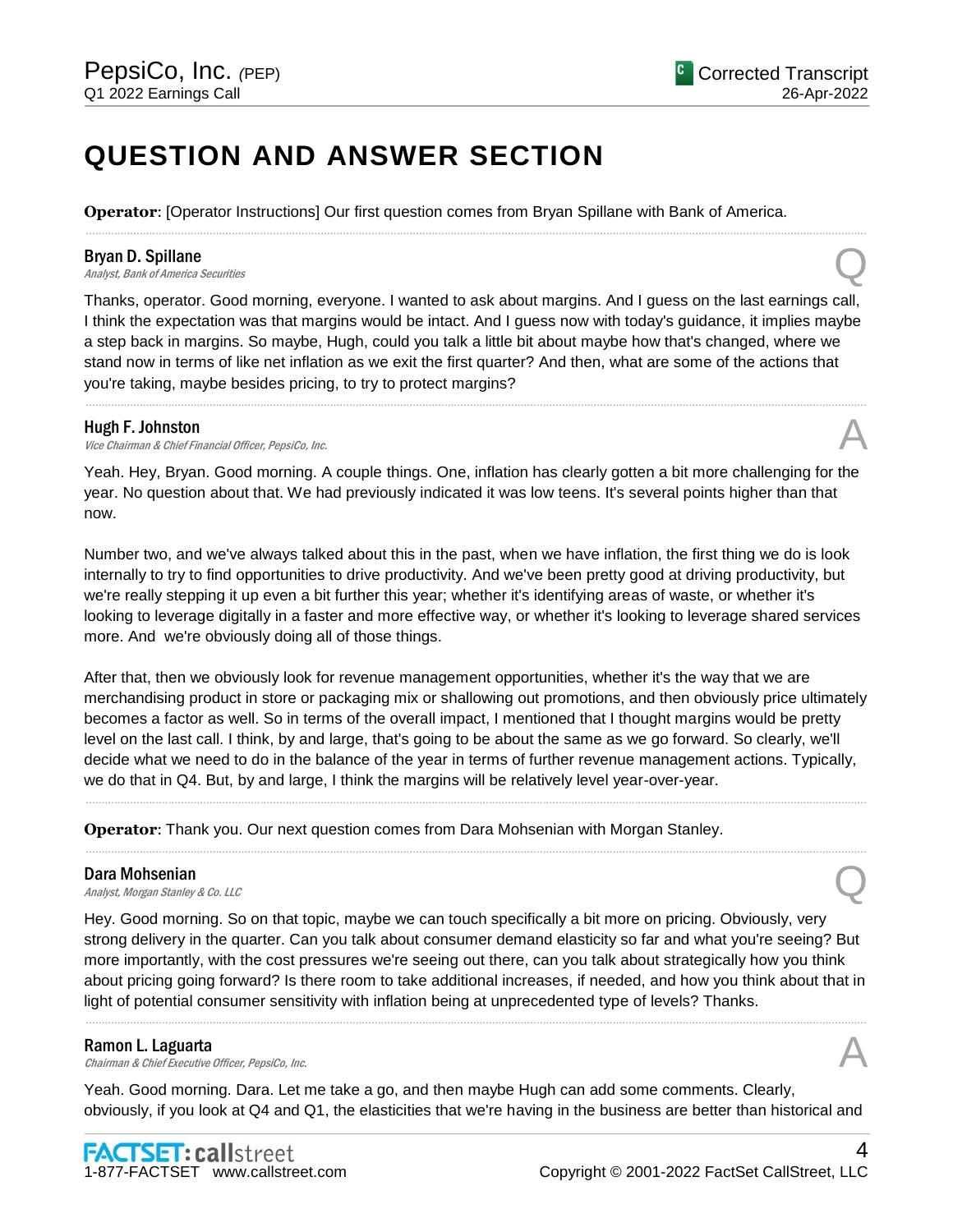better than what we had planned. So that's why we're raising our guidance for the year. This is valid both for developed markets and for developing markets. We were very concerned about developing markets, but if you see the numbers in LatAm, in Africa Middle East and APAC, we're seeing good elasticities there as well, so positive.

However, we think the consumer is very early in this process of adjusting to the new inflationary environment. I think there's going to be more consumer new behaviors adapting to the new realities. There are going be channel mixes, changes. There's going to be probably packaging mixes changes and some other decisions. Consumers will stop doing certain things they were doing, going out more, maybe traveling and so on. So we think we're early in the process.

I think our categories do normally quite well in inflationary. And what makes us feel confident is that the last few years, we've invested a lot in the brands. And we've invested a lot in some new capabilities around revenue management, also understanding better opportunities for waste reduction in the company. And we've improved a lot our execution capabilities in the store, with more information and better executional tools.

So I think we feel that we're early in the process. At the same time, we feel rather confident that we can manage through this with a good balance between net revenue management, holistic cost management. And our number one objective is to keep the consumers with our brands. And obviously, if we can get new consumers to our brands, even better during this process. So that's how we're approaching this in the short-term.

And then, you were asking about long-term. These are the goals that we're setting for our teams. While we've said that, we have very experienced leaders in the market, and this is clearly a battle that you fight market-bymarket. And that gives us again, I think, a better position to win versus other companies that are facing the same kind of inflation.

......................................................................................................................................................................................................................................................

#### Hugh F. Johnston

**Hugh F. Johnston**<br>Vice Chairman & Chief Financial Officer, PepsiCo, Inc.  $\mathcal{A}$ 

Yeah. The only thing I'd add to that, Dara, is if you look over time, our categories have always performed pretty well during inflationary times. And as a result of that, I think, as a company, our performance has been pretty inflation-resistant as well as recession-resistant, which obviously makes us a pretty good defensive stock.

......................................................................................................................................................................................................................................................

......................................................................................................................................................................................................................................................

**Operator**: Thank you. Our next question comes from Lauren Lieberman with Barclays.

### Lauren R. Lieberman **Lauren R. Lieberman**<br>Analyst, Barclays Capital, Inc.  $\bigotimes$

Great. Thanks. Good morning. Was curious if you could talk a little bit about impacts from Russia-Ukraine that are embedded in the outlook. Of course, saw the impairment charges on brands that you talked about before the conflict began and then also the charges on PP&E and so on. But I was curious about how Russian-Ukraine is impacting the revenue outlook and also the EPS outlook for the year in terms of operational elements. Thanks.

......................................................................................................................................................................................................................................................

#### Hugh F. Johnston

Vice Chairman & Chief Financial Officer, PepsiCo, Inc. A

Yeah. Hi, Lauren. Russia, as I think we've shared in the past, is low single digits in terms of its overall size to us. Obviously, it's a bit of a drag in terms of our overall outlook, but elsewhere in the company we're doing quite well. So I think we have a pretty conservative Russia outlook embedded in our guidance, which I think will put us in good stead for most of the outcomes that could occur as we go forward.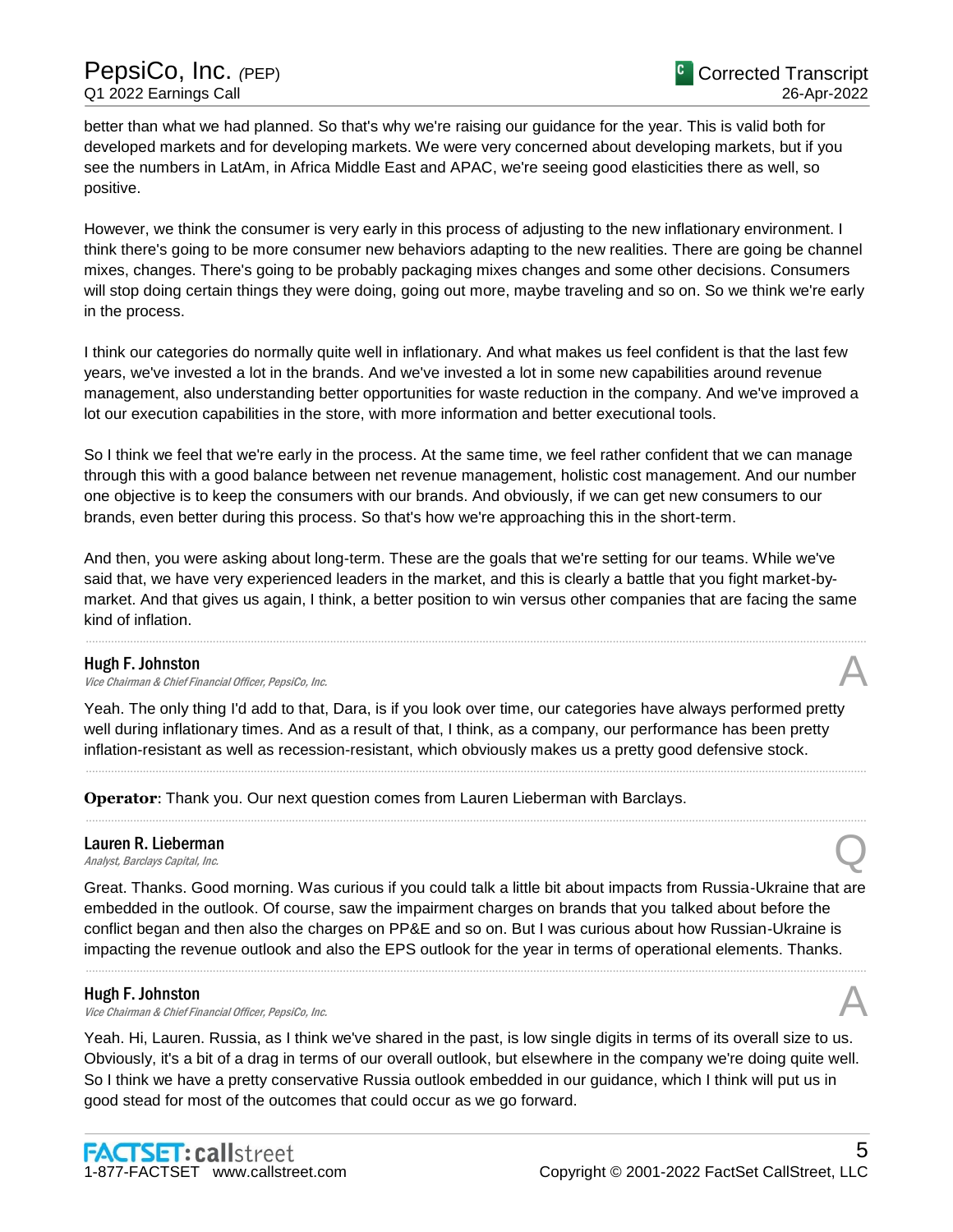**Ramon L. Laguarta**<br>Chairman & Chief Executive Officer, PepsiCo, Inc. **Ramon L. Laguarta**<br>Chairman & Chief Executive Officer, PepsiCo, Inc.  $\mathcal{A}$ 

Yeah. And then with regards to Ukraine, obviously we had to stop all our operations there, manufacturing operations. We're still doing some sales. That's also impacting. It's also embedded in our guidance for the year. We reopened now our factory in Kyiv. Hopefully, we'll try to get back to operations in Ukraine as the safety situation allows us, but that's also embedded into our guidance.

......................................................................................................................................................................................................................................................

**Operator**: Thank you. Our next question comes from Bonnie Herzog with Goldman Sachs.

#### Bonnie Herzog

**Bonnie Herzog**<br>Analyst, Goldman Sachs & Co. LLC

Hi. Thank you. Good morning, everyone. I just wanted to get a quick clarification on your top line guide, based on your comments. So are you now expecting a greater impact from volume growth this year, as you mentioned you were maybe feeling better about elasticities going forward? And then, I'd be curious to hear specifically how your immediate consumption business is performing in key regions for both your beverage and snack business. I'm asking in light of rising fuel prices. For instance, curious to hear if you guys are seeing any signs of pressure in this channel, despite broad reopening in so many markets. And then looking forward, what strategy do you have in place to mitigate some of these pressures if they continue to intensify? Thanks.

......................................................................................................................................................................................................................................................

#### Hugh F. Johnston

Vice Chairman & Chief Financial Officer, PepsiCo, Inc. A

Sure. So, look, Bonnie, why I don't I start? Number one, obviously the revenue guidance is up. That's a combination of a bit more volume and a bit more price, so balanced between the two in terms of the change from prior. And previously, we'd indicated we don't expect much volume growth, so I think obviously that takes us to we expect a little bit of volume growth as the year progresses.

In terms of immediate consumption channels, relatively small impact thus far. Obviously, we'll see how it plays out. Historically, it has impacted the beverage business a bit more than it's impacted the snack food business. I think that's because beverage incidence is just higher than snack food incidence, but so far relatively muted impact on that. And the other channels are doing quite well.

......................................................................................................................................................................................................................................................

#### Ramon L. Laguarta

Chairman & Chief Executive Officer, PepsiCo, Inc.

Yeah.

#### Hugh F. Johnston

**Hugh F. Johnston**<br>Vice Chairman & Chief Financial Officer, PepsiCo, Inc.  $\mathcal{A}$ 

Take home is still up big. And foodservice is growing at a nice healthy clip at this point.

#### Ramon L. Laguarta

**Ramon L. Laguarta**<br>Chairman & Chief Executive Officer, PepsiCo, Inc.  $\mathcal{A}$ 

Yeah, if you think about immediate consumption, the away from home channel is growing very fast across the world and also in the US, it's recovering. So that is a positive to immediate consumption. There's a little bit of traffic decline in convenience stores, but not meaningful at this point. And obviously there, the strategy will be to gain space and gain share in that channel to compensate for whatever traffic dilution might be, also trying to be conscious of price points and entry points to the category in those channels.

......................................................................................................................................................................................................................................................

26-Apr-2022

Corrected Transcript





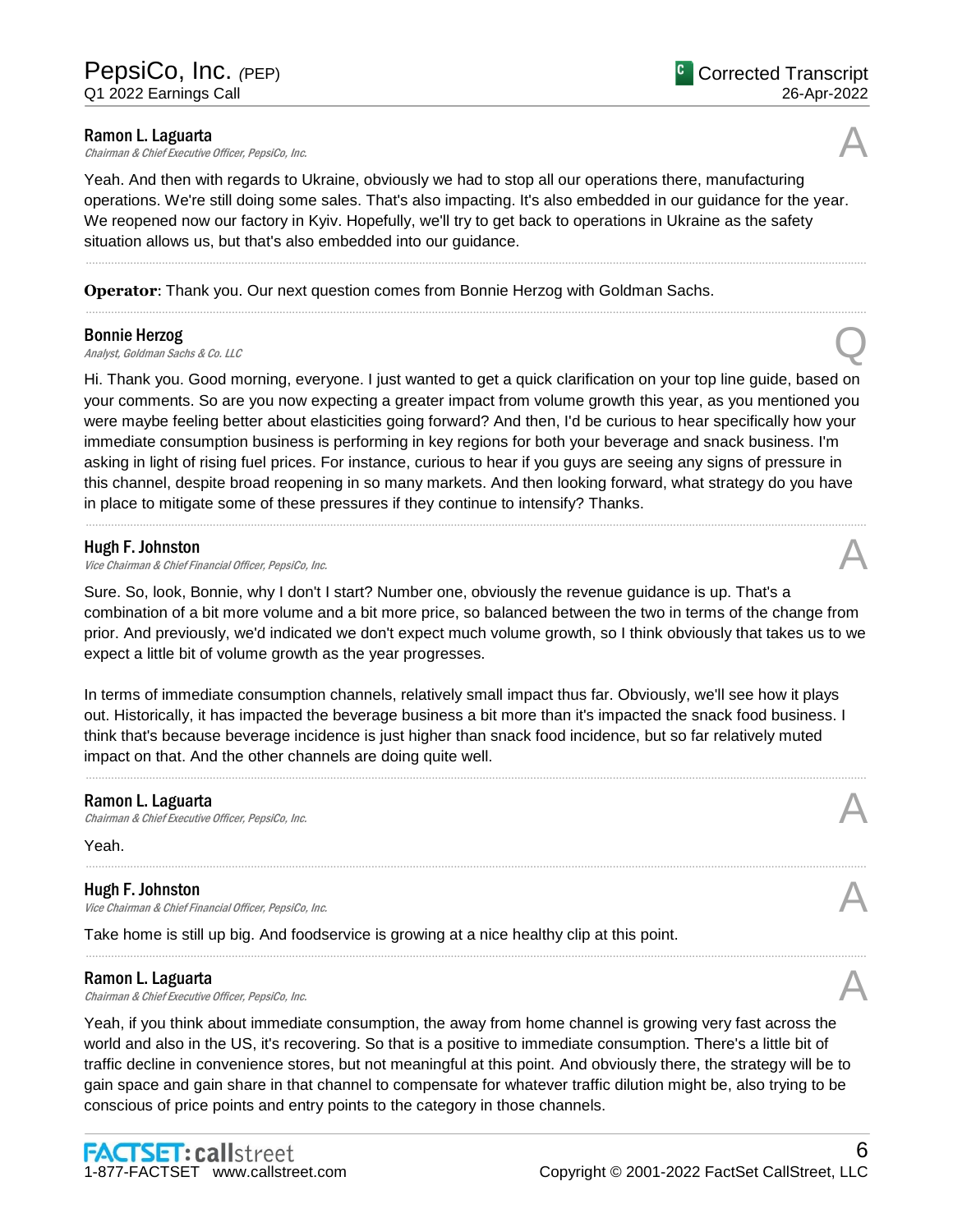Internationally, we're not seeing mobility being impacted. And we're seeing immediate consumption very strong internationally as well. As I was saying earlier, we're seeing elasticity quite positive in emerging markets. So overall, I don't think that this is going to impact us in the coming periods.

......................................................................................................................................................................................................................................................

......................................................................................................................................................................................................................................................

**Operator**: Thank you. Our next question comes from Andrea Teixeira with JPMorgan.

#### Andrea Teixeira

**Andrea Teixeira**<br>Analyst, JPMorgan Chase & Co.

Good morning. I was just trying to track something in-between the lines marketing, and I know you had, SG&A was up last year, or actually you were lapping \$180 million in equity investment gain from the same period last year's. But just thinking as you're mentioning elasticities coming in better, obviously that may change, but what are you embedding for the end of the year in terms of marketing from a dollar and rate perspective? And then, for the places where you count on bottlers, was there any impact of stocking this quarter or ahead of price increases? Thank you.

......................................................................................................................................................................................................................................................

......................................................................................................................................................................................................................................................

#### Hugh F. Johnston

**Hugh F. Johnston**<br>Vice Chairman & Chief Financial Officer, PepsiCo, Inc.  $\mathcal{A}$ 

Yeah, hey, Andrea. A&M, up roughly in line with revenue for the year. So that's where that will likely land.

#### Ramon L. Laguarta

**Ramon L. Laguarta**<br>Chairman & Chief Executive Officer, PepsiCo, Inc.  $\mathcal{A}$ 

Yeah. And then your question, Andrea, on the bottlers, no, there hasn't been any loading on bottlers for price increase. We don't follow these practices, neither with our retail partners. So whatever you see as sales is basically sell-in, sell-out that we've had for the business.

......................................................................................................................................................................................................................................................

......................................................................................................................................................................................................................................................

**Operator**: Thank you. Our next question comes from Laurent Grandet with Guggenheim.

#### Laurent Grandet

**Laurent Grandet**<br>Analyst, Guggenheim Securities LLC

Hey. Good morning, Ramon and Hugh. Question on PBNA margin. You're progressing about 400 basis points in the quarter, almost back to the level of pre-COVID for the first quarter, despite, I mean, a higher inflation. Could you please share, I mean, the impact of the high cost inflation for PBNA specifically in the quarter? And also could you give us maybe more color as to where the gains are coming from, maybe dissecting between Tropicana divestiture, product mix and where do we go from here? Thanks.

......................................................................................................................................................................................................................................................

#### Hugh F. Johnston

Vice Chairman & Chief Financial Officer, PepsiCo, Inc. A

Yeah. Thanks, Laurent. A couple things, obviously, on that front. Number one, we continue to make progress in terms of cost management inside the business. And I've laid out for you all in the past sort of our pathway to midteens margins for the PBNA business. That thesis is still very much intact, and that's the plan we're executing against. Obviously, inflation has put a bit more pressure on that, but the combination of the additional cost management actions that we've taken, as well as obviously shallowing our promotions and price increases and revenue management have allowed us to continue on that journey.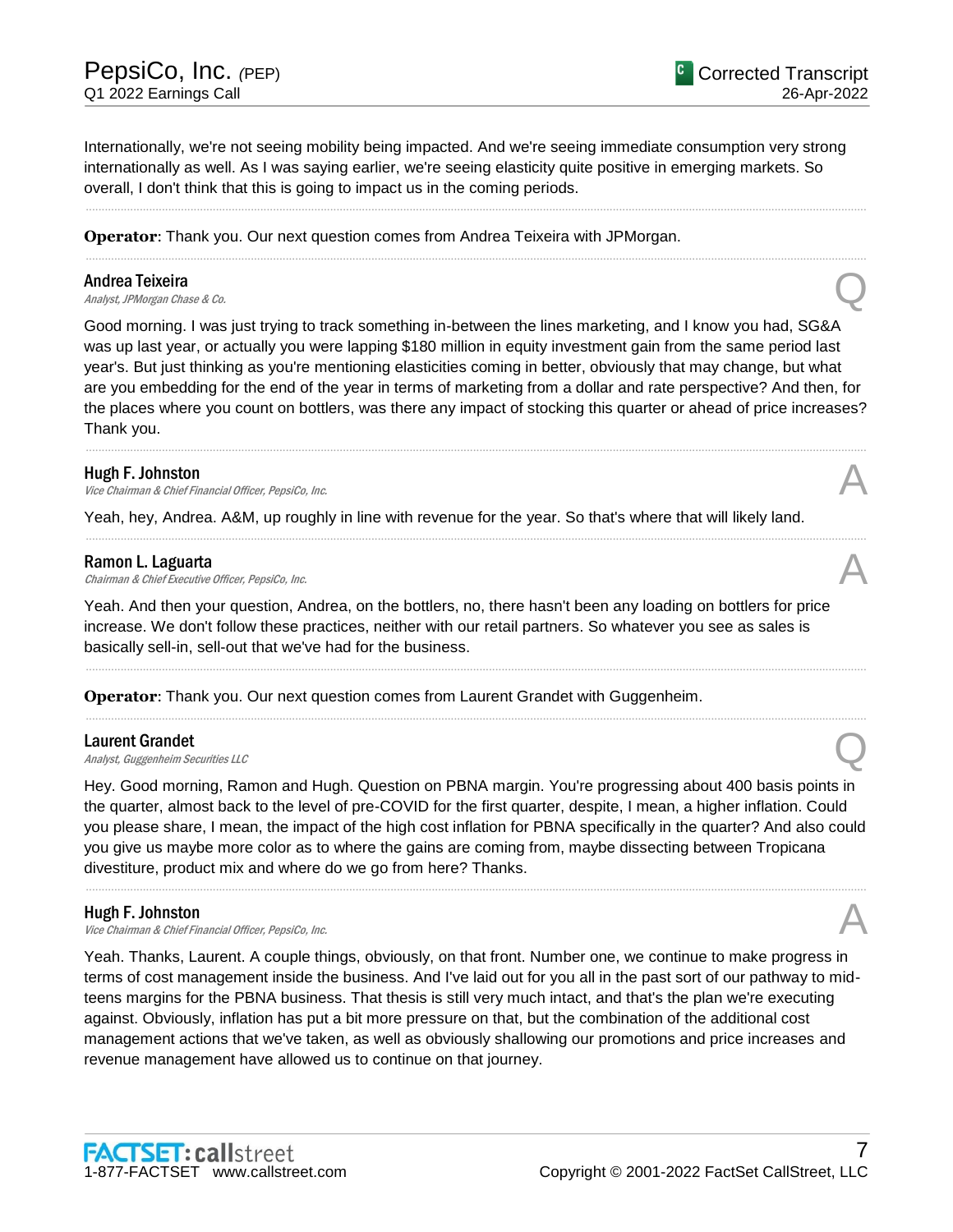We still very much expect to do exactly what we've said in the past, which is we'll progress along towards getting that business back to the margin levels that I mentioned earlier, something in the mid-teens over the course of the next several years. So I think we're making good progress, and it's going as we expected. Inflation obviously is higher than we expected, but we're taking actions to manage that.

......................................................................................................................................................................................................................................................

#### Ramon L. Laguarta

**Ramon L. Laguarta**<br>Chairman & Chief Executive Officer, PepsiCo, Inc.  $\mathcal{A}$ 

Yeah. I think the key levers, Laurent, of that margin improvement stay intact, right, if you think about the portfolio pivots that we're trying to do. Those are really good work in progress. If you see all the Gatorade performance, that's a high-margin business for us clearly growing again at a very fast pace. We're making good progress in energy. So that part of the transformation is good.

We're also making good progress on efficiency and operating excellence. So the critical levers of that transformation continue intact. Clearly inflation is a factor, but, as Hugh was saying, we're doubling-down on productivity and trying to sharpen the pencil a bit more on net revenue management as well.

......................................................................................................................................................................................................................................................

......................................................................................................................................................................................................................................................

**Operator**: Thank you. Our next question comes from Vivian Azer with Cowen.

#### Vivien Azer

**Vivien Azer**<br>Analyst, Cowen & Co. LLC

Hi. Good morning. I was hoping to dive into your European EBIT margins. While I recognize that 1Q is a seasonally low quarter, Hugh, I was wondering if you could offer any incremental color on the margin compression that you saw in that segment this quarter. Thank you.

#### Hugh F. Johnston

**Hugh F. Johnston**<br>Vice Chairman & Chief Financial Officer, PepsiCo, Inc.  $\mathcal{A}$ 

Sure. Happy to. A couple of things. Number one, and you hit on the key point, it's a very small quarter for Europe. A, it's a very short quarter, and it's seasonally low in terms of the revenue as well. In terms of some of the factors in there, obviously, Eastern Europe sort of plays something of a role in terms of that number.

......................................................................................................................................................................................................................................................

Second one, we made a UK pension contribution, I think, of about \$25 million. That's a relatively small number in the overall year, but in a two-month quarter, it obviously has a disproportionate impact. And then in addition to that, the SodaStream business was a little bit soft. That was a bit of a factor. And recall, we report SodaStream through Europe because that's the biggest market for the SodaStream business.

......................................................................................................................................................................................................................................................

......................................................................................................................................................................................................................................................

**Operator**: Thank you. Our next question comes from Kaumil Gajrawala with Credit Suisse.

#### Kaumil Gajrawala

**Kaumil Gajrawala**<br>Analyst, Credit Suisse Securities (USA) LLC

Hi. If I could dig into the guidance increase a little bit, better volumes, better price this quarter, of course. Are your expectations the same volume price dynamic as we go through the rest of the year or is it [ph] you're just kind of including the volume upside (17:54) from this quarter as part of your full year? Thanks.

......................................................................................................................................................................................................................................................

Ramon L. Laguarta **Ramon L. Laguarta**<br>Chairman & Chief Executive Officer, PepsiCo, Inc.  $\mathcal{A}$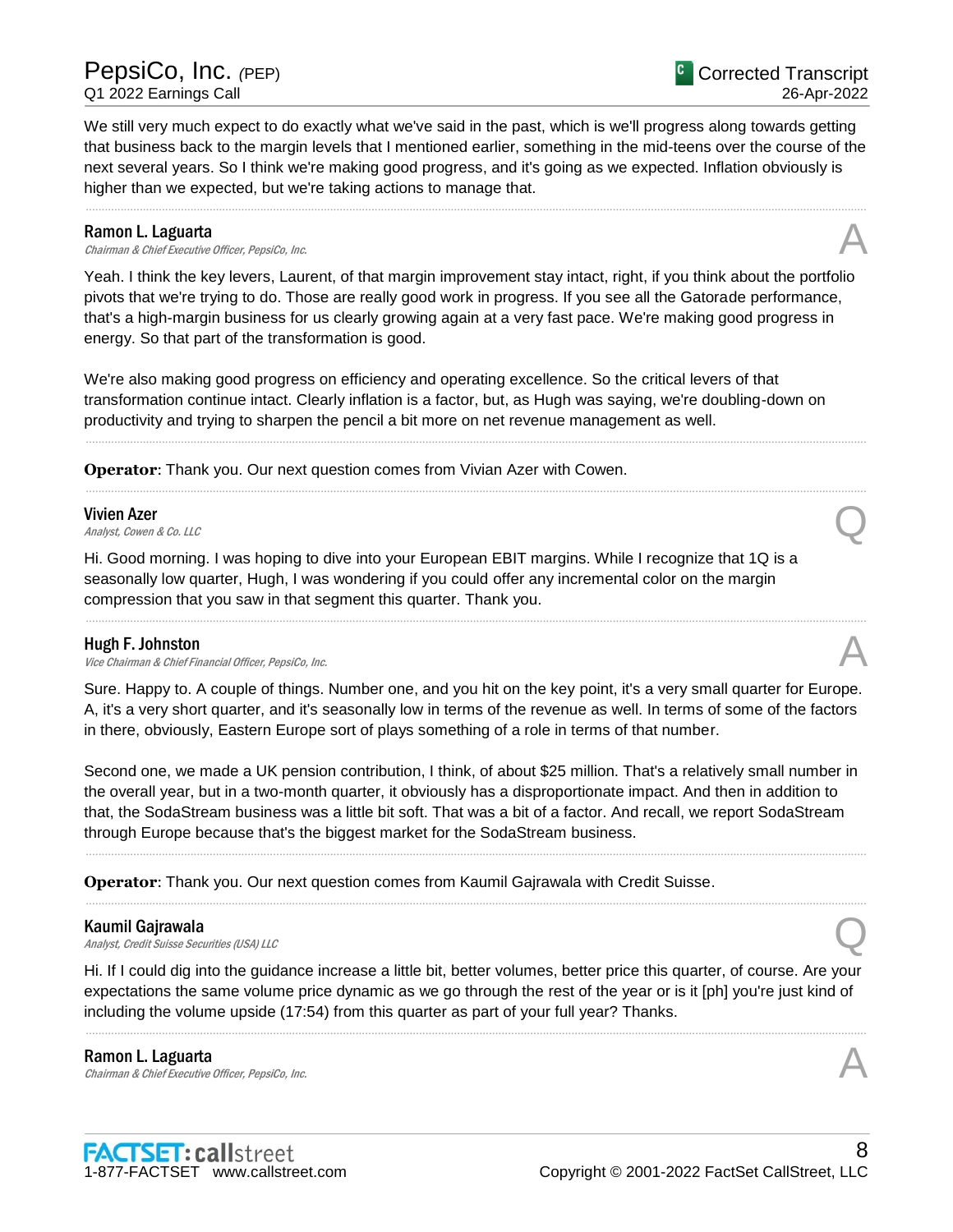### PepsiCo, Inc. *(*PEP) Q1 2022 Earnings Call

Kaumil, there was a lot of echo there, but if I understand, your question was around our volume pricing guidance. We've raised the guidance on top line because we've seen better elasticities in the first part of the year. Our assumptions for the balance of the year, a bit more conservative on elasticities, because, as I said earlier, within the context for the consumer might change, might not change. We're going to obviously try to do our best with our commercial plans and our people on the ground with execution and better insights to minimize elasticities, obviously. That's our role here.

But our assumptions going forward are a little bit more conservative because we think that the consumer will be feeling the overall inflation in their disposable income and that might have an impact on the elasticities of our categories as well. Although, we think our categories normally fair quite well in inflationary and recessionary moments. And that's why we feel optimistic about raising the guidance to 8% on top of a very high fast growth, 9.5% last year. So clearly, we're growing very fast as a company.

......................................................................................................................................................................................................................................................

......................................................................................................................................................................................................................................................

**Operator**: Thank you. Our next question comes from Kevin Grundy with Jefferies.

### Kevin Grundy **Kevin Grundy**<br>Analyst, Jefferies LLC

Great. Thanks. Good morning, everyone. I had a question on pricing as well but from a different angle, really from a retailer's perspective. So the context, of course, your portfolio is in very large, essential and high-velocity categories that drive foot traffic for retailers. But looking at results in the syndicated data, your price mix is up anywhere from low double digits to mid-teens in your larger categories. I know that's not all front-line pricing. Some of it is mix. But nevertheless, it's certainly not inconsequential for the consumer to cope with. So my question is have the pricing discussions started to become more difficult with retailers, particularly your large customers, to the point where maybe we're closer to a tipping point where it's going to be more difficult to put the pricing through? Or is the pricing window still very much open in your view? So your thoughts there would be helpful. Thank you.

......................................................................................................................................................................................................................................................

**Ramon L. Laguarta**<br>Chairman & Chief Executive Officer, PepsiCo, Inc. **Ramon L. Laguarta**<br>Chairman & Chief Executive Officer, PepsiCo, Inc.  $\mathcal{A}$ 

Yeah. Listen, we always make full commercial plan discussions with our customers, and we try to create value for both. And those joint business planning are the essence of our growth strategy. So we do that in full coordination with our partners, trying to make sure that we keep the consumer with us, we keep the shopper coming to the stores and it's a win-win proposition. So we'll do it. We've been doing it the same this year, of course, even with more intensity than in the past and more insights and more value discussions. And we plan to continue to do that as we go into the second half of the year and into the coming years. Obviously, we're all concerned about elasticities and consumer reactions. So it is to our both interest to take this into consideration as we build a commercial plan.

There's some geographies in the world where these discussions a little bit more tactical. I would say some of the European markets, there is a bit more friction when it comes to pricing, and actually some of our net revenue in Q1 reflects some of these conversations and difficult realities. I would say in the majority of the markets, these are done in collaboration with our customers and in very good value-creation win-win discussions.

......................................................................................................................................................................................................................................................

......................................................................................................................................................................................................................................................

**Operator**: Thank you. Our next question comes from Bob Ottenstein with Evercore.

**Robert Ottenstein**<br>Analyst, Evercore Group LLC **Robert Ottenstein**<br>Analyst, Evercore Group LLC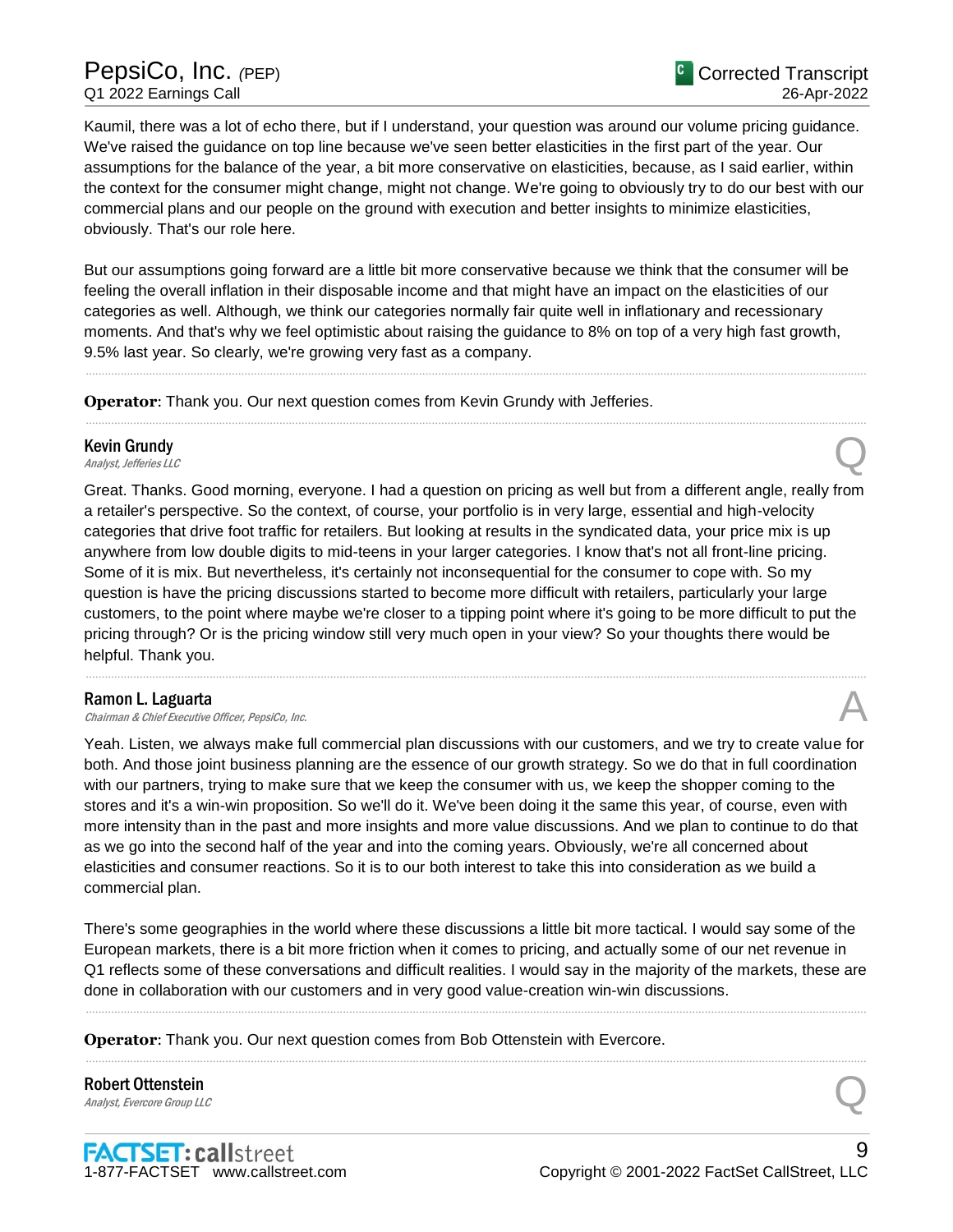Great. Thank you very much. I was wondering if you could please remind us what your exposure is to China, what you're seeing there now and your long-term plans. Thank you.

......................................................................................................................................................................................................................................................

#### Hugh F. Johnston

**Hugh F. Johnston**<br>Vice Chairman & Chief Financial Officer, PepsiCo, Inc.  $\mathcal{A}$ 

Sure. Hey, Robert, it's Hugh. Low single digits on revenue and very low single digits on [indiscernible] (22:19) is the number. And in terms of our plans, I think we continue to execute in the marketplace. We own the snack business. We have a bottler in China who we've had a very successful relationship with. And obviously, in what's a challenging environment, we'll continue to do what we can to continue to operate well. So but low single digits and very low singles on [ph] the number (22:46).

......................................................................................................................................................................................................................................................

#### Ramon L. Laguarta

**Ramon L. Laguarta**<br>Chairman & Chief Executive Officer, PepsiCo, Inc.  $\mathcal{A}$ 

Yeah. I would say, obviously, we're seeing the impact of the lockdowns in Shanghai and some other cities impacting somehow the consumer behavior. In general, I would say the in-home consumption is going up. There's been some stocking of our food business in the last few weeks. A little bit of lower mobility in the away from home channel, which is impacting mostly the beverage business. Overall, business is performing as planned. And obviously, we're doing business contingency planning to make sure that we're ready in case some of the lockdowns impact our operating plans now. But in general, I would say, yeah, the team is responding very well. And so far, we haven't seen an impact in our business, which, as Hugh said, is relatively small compared to the full size of the company.

......................................................................................................................................................................................................................................................

#### Hugh F. Johnston

**Hugh F. Johnston**<br>Vice Chairman & Chief Financial Officer, PepsiCo, Inc.  $\mathcal{A}$ 

And just to build on Ramon's point, I should have mentioned as well, our guide does include a level of conservatism and an expectation that performance will be somewhat challenged based on the situation there.

......................................................................................................................................................................................................................................................

......................................................................................................................................................................................................................................................

**Operator**: Thank you. Our next question comes from Steve Powers with Deutsche Bank.

#### Steve Powers

Steve Powers<br>Analyst, Deutsche Bank Securities, Inc. Quality of the Securities, Inc.

Good morning. Good morning, Ramon and Hugh. Just a quick follow up for me actually going back to Lauren's question on Russia-Ukraine. Hugh, you mentioned the contribution there at low single digits, which I think is a profit perspective. On revenue, I thought it was more like mid-single-digits, I think around 4.5% last year. So I guess in that context, just can you talk about how Russia-Ukraine factors into that 8% organic outlook, because intuition would say that the business reductions there create a drag in organic growth that you're absorbing in that 8%? But then again, there's just likely so much nominal inflation in those markets, I'm not exactly sure how or whether Russia-Ukraine net out as a positive or a negative driver of organic growth as you calculate it and to what magnitude. So just some clarity there would be helpful. Thank you.

......................................................................................................................................................................................................................................................

#### Hugh F. Johnston

**Hugh F. Johnston**<br>Vice Chairman & Chief Financial Officer, PepsiCo, Inc.  $\mathcal{A}$ 

Sure. Happy to. Your thoughts are right. Last year, Russia was about 4%. Obviously with the current environment, we expect it to be less than that, hence my low-single-digit comment. And, yeah, it's incorporated into our guidance. We don't expect the business to deliver a lot of growth this year, given all of the challenges and decisions we've made. And it is, in fact, incorporated, so that we've captured that as part of the 8%. So yeah,





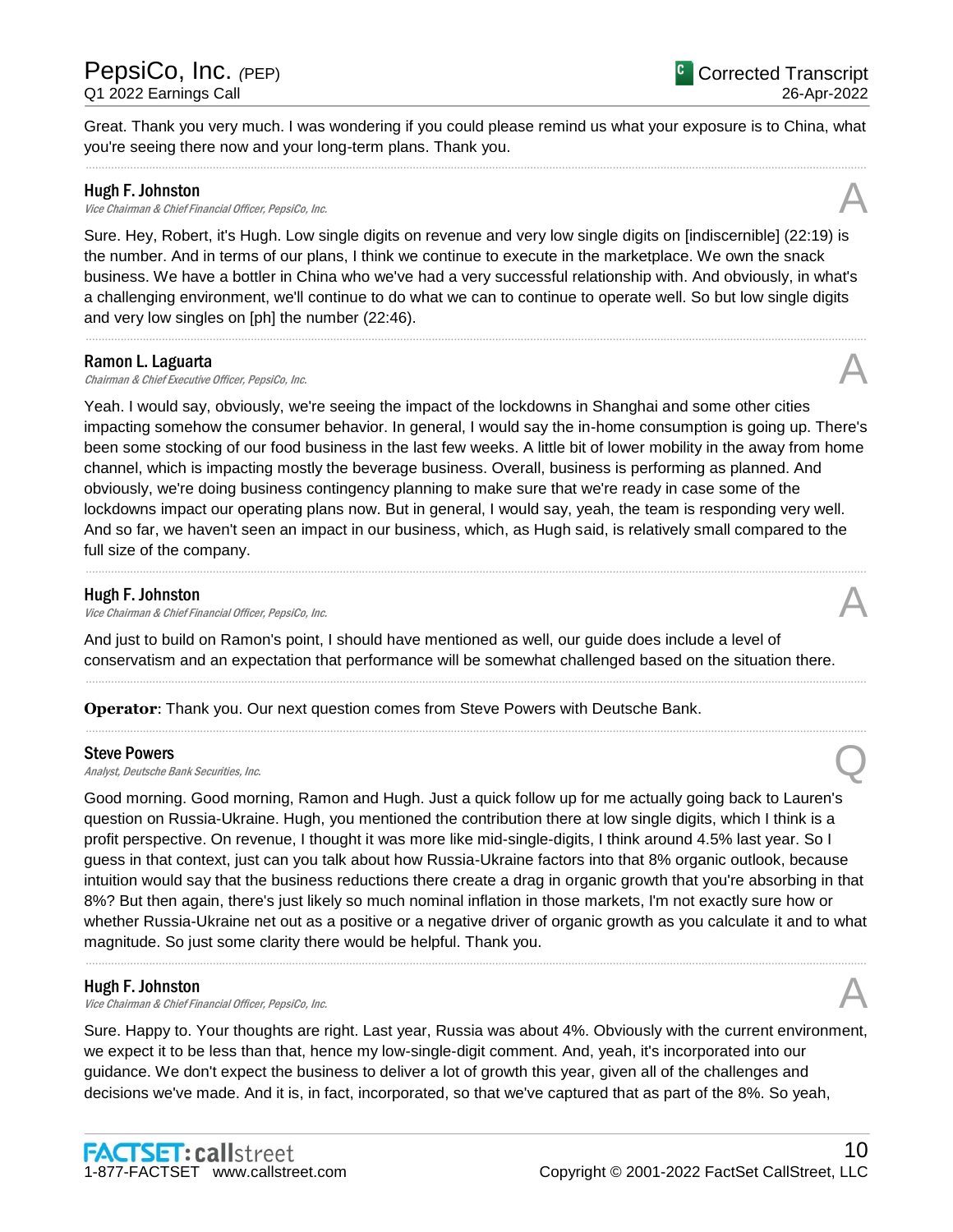again, without getting into a ridiculous level of detail, clearly, the business is going to be lower than it was in 2021 by a meaningful amount. ......................................................................................................................................................................................................................................................

......................................................................................................................................................................................................................................................

**Operator**: Thank you. Our next question comes from Nik Modi with RBC Capital Markets.

#### Filippo Falorni

**Filippo Falorni**<br>Analyst, RBC Capital Markets LLC

Hey. Good morning, guys. This is Filippo Falorni on for Nik. A question on your beverage alcohol strategy, maybe you can comment on how the HARD MTN DEW launch is performing in the states where you've launched the product. And then more longer term and bigger picture, like give us an update on kind of your expectations for the beverage alcohol category and any potential new launches or initiatives there.

......................................................................................................................................................................................................................................................

#### Ramon L. Laguarta

**Ramon L. Laguarta**<br>Chairman & Chief Executive Officer, PepsiCo, Inc.  $\mathcal{A}$ 

Yeah. This is Ramon. Listen, I think we're testing and learning at a fast speed, right, both. Boston Beer Company is learning how to market and improve the products in their responsibility in the partnership. We're also learning about how to distribute and sell low-alcohol beverages, which obviously have a lot of restrictions in each state and even municipality level. We're having to train our people the right way and so on. So there's a lot of just the learning, very encouraging learnings actually as we're seeing the consumers. Obviously, MTN DEW is a big brand, and it's generating a lot of excitement. There's a lot of initial trial. As always in these circumstances, we have to wait and see repeats and see really where the business stabilizes, right.

I would say good learnings for the organization. It's still very early in the process of building the infrastructure and the talent base and pretty good response from the consumer. Yes, we're going to continue to try to create new exciting products that would go through this platform in the future. And as we learn more about the consumer together with our partners, we'll be able to, I think, innovate meaningfully in this category. But as I said, too early. Too early yet to call it a huge success.

......................................................................................................................................................................................................................................................

......................................................................................................................................................................................................................................................

**Operator**: Thank you. Our next question comes from Brett Cooper with Consumer Edge Research.

#### Brett Cooper

**Brett Cooper**<br>Analyst, Consumer Edge Research LLC

Morning. I was just hoping you could update us on where you are on digitizing your relationship with customers and consumers, aspirations on both levels. And then I guess if I can nest underneath the consumer, if there's any challenges you guys have in going direct, given independent bottling contracts. Thanks.

......................................................................................................................................................................................................................................................

#### Ramon L. Laguarta

**Ramon L. Laguarta**<br>Chairman & Chief Executive Officer, PepsiCo, Inc.  $\mathcal{A}$ 

Yeah, Brett. It's a journey that we started quite some years ago, both on the consumer and the customer. I would say different levels of progress in different parts of the world. Probably US and Western Europe, more advanced when it comes to consumer interaction, the way we can kind of target our messaging in a much more granular way. And we've made good progress how we're doing that, how we're making our media much more efficient by targeting better, so that's an important progress. The same with retailers. Obviously, we have platforms that are fully digitalized and allow our retailers to buy from us directly, and especially smaller customers, fragmented trade around the world. That's a platform that we're benefiting both for better service and also some productivity, being able to target the retailer better.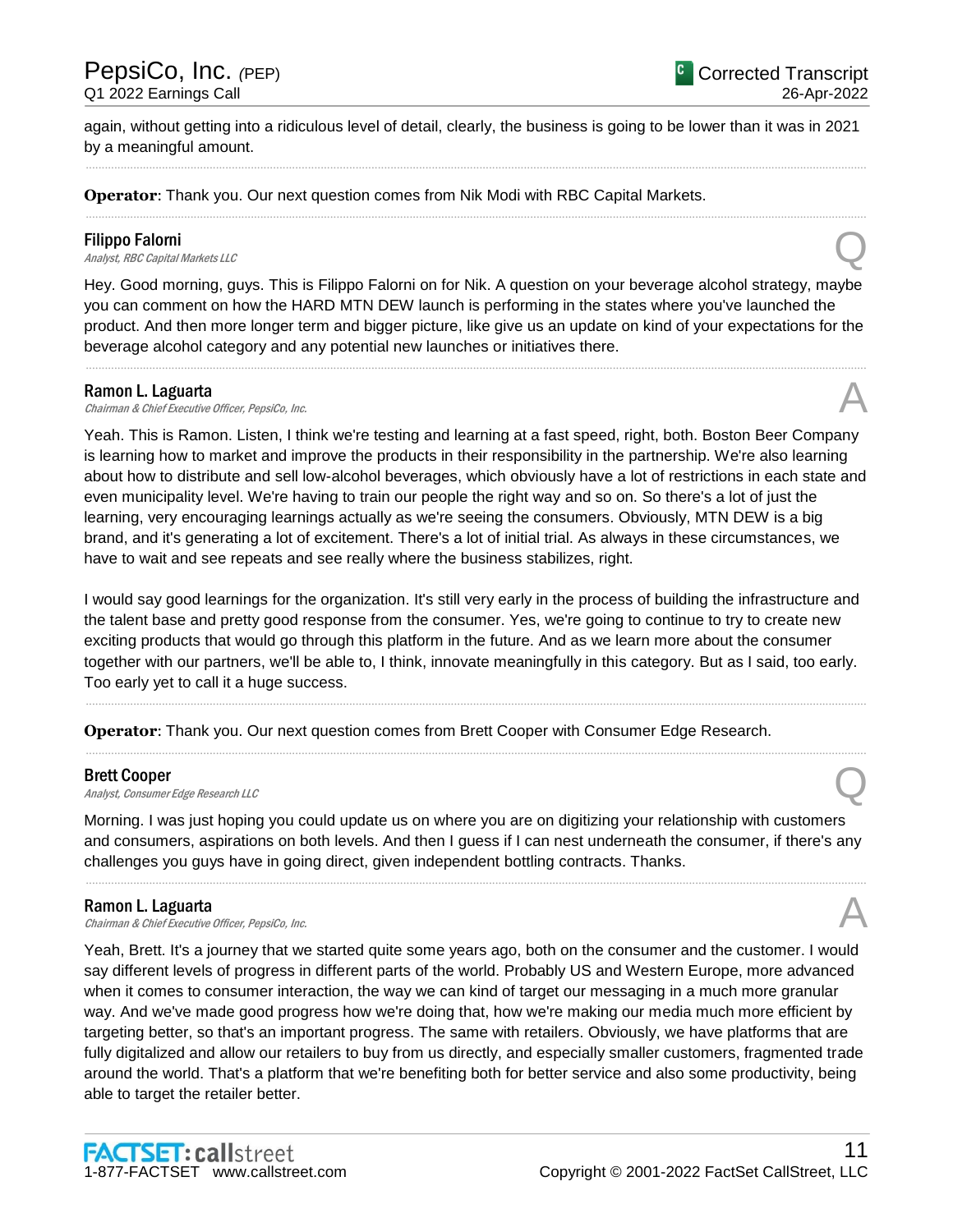So good progress across each, strategically a very important part of our journey, trying to both generate additional growth through personalization through targeting the consumer. And that's a journey through innovation, through new digital tools, through better learning and training of our people, our marketeers, our leaders in the marketplace. So it's a journey.

I would say in emerging markets, we're a bit behind. But it's an investment that we're putting in place, part of our large investment in the utilization that we've been talking about for already a few years.

......................................................................................................................................................................................................................................................

......................................................................................................................................................................................................................................................

**Operator**: Thank you. Our last question comes from Chris Carey with Wells Fargo Securities.

#### Chris Carey

Chris Carey<br>Analyst, Wells Fargo Securities LLC

Hi. Good morning. Thank you. So just two connected questions on cost and productivity, if I could. So, Hugh, you noted the prior outlook was for commodities to be low teens. I believe that's impacted COGS and the company's now tracking higher by a couple points. I guess that would imply things get worse from here. Can you just maybe help us with perspective on the visibility you have and some commodity expectations? I understand you're locked specifically for the next few quarters, but as [ph] spot exposure (30:36) increases in Q4 and how you're thinking about incremental pricing in Q4. And then just connected, Ramon, I think you noted a couple times on the call that you're doubling-down on productivity. Would you expect to be in a position to exceed the \$1 billion in productivity savings target for the year or is this just more conceptual? Thanks so much.

......................................................................................................................................................................................................................................................

#### Hugh F. Johnston

Vice Chairman & Chief Financial Officer, PepsiCo, Inc.

Yeah. Hi, Chris. Yeah, your math is right. We said low teens before, and it'll be several points higher than that. In terms of what that means for Q4, when we typically see pricing in the business, we're still in the process of figuring out how much that will be. That's sort of our normal pricing window in the US, in particular. Obviously, other markets have different windows. So we'll see what that looks like when we get a little bit closer to the time.

In terms of your second question around productivity, yeah, we've historically said \$1 billion. And yeah, we'll be several hundred million dollars higher than that this year, based on the actions that we've needed to take to try to help manage a challenging inflationary environment, but one that we have pretty well under control.

......................................................................................................................................................................................................................................................

......................................................................................................................................................................................................................................................

#### Ramon L. Laguarta

Chairman & Chief Executive Officer, PepsiCo, Inc.

Ravi?

#### Ravi Pamnani

Senior Vice President, Investor Relations, Pepsico, Inc.

Okay. So thanks, everybody, for joining us today and for the confidence you've placed in us with your investments. And we hope that you'll stay safe and healthy. Thank you very much for your time. Thanks.

**Operator**: Well, ladies and gentlemen, this does conclude today's presentation. You may now disconnect. And have a wonderful day.

......................................................................................................................................................................................................................................................